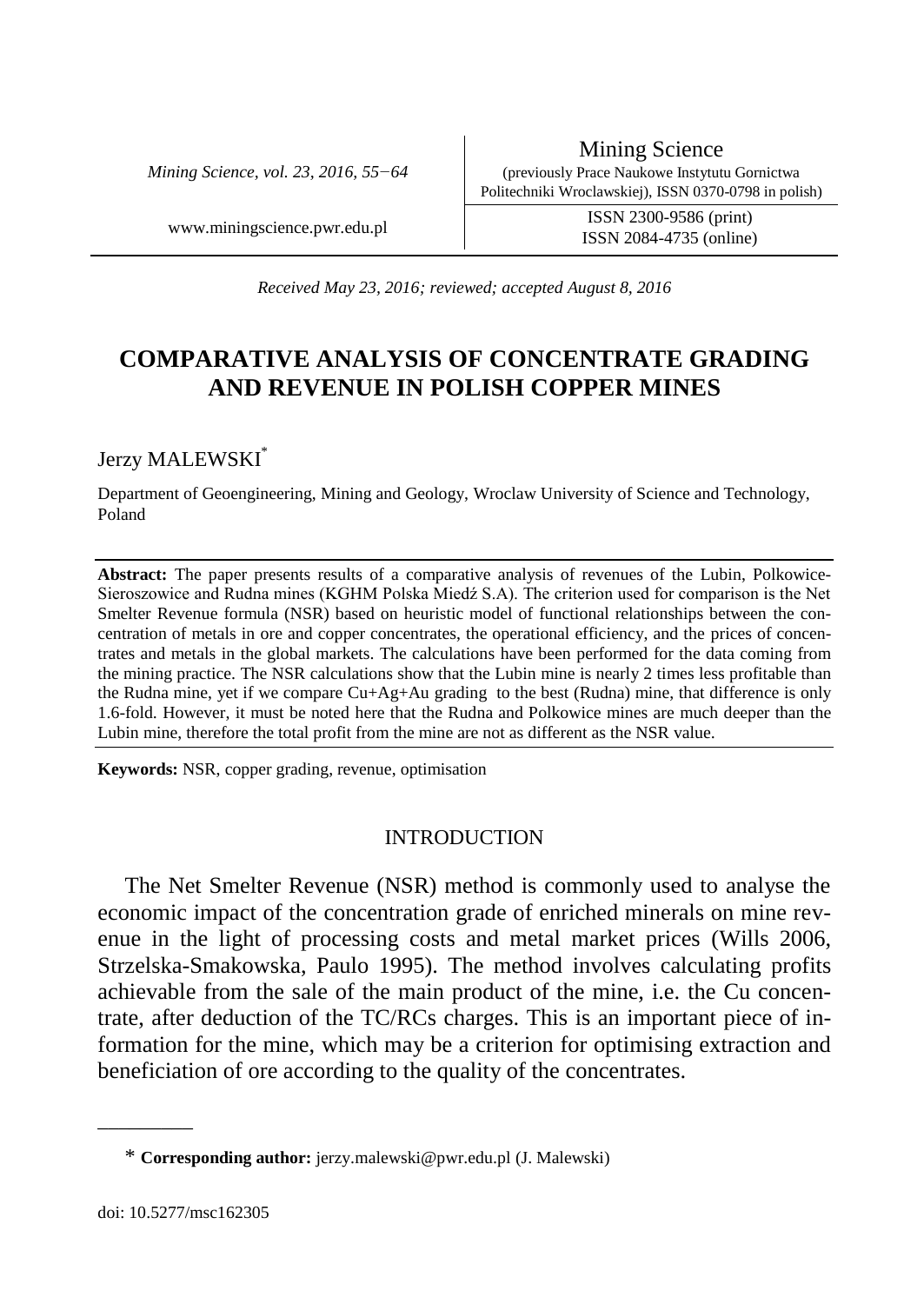#### 56 Jerzy MALEWSKI

This paper presents a comparative analysis of the revenue of three Polish mines operating in the area of Legnica-Głogów Copper Belt (LGOM) copper deposits (Fig. 1) which are characterised by diverse ore and concentrate grades of main and accessory metals: copper, silver and gold. At the same time mines and smelters are considered competitive entities, as it is commonly assumed in such studies. It is interesting to know what the optimum grading for concentrates is and how much the mines differ from one other in terms of expected revenues in the light of actual pricing of the metals in question. This is the subject which is discussed in this paper.



Fig. 1. Current and prospective copper ore deposits and mines in Poland (Bachowski, 2013)

#### NSR FORMULA

The NSR formula determines how much income can be obtained from the sale of the main product at a given stage of production taking into account its current quality/price and the processing costs at subsequent operations to the final level of quality acceptable in the open market. It is commonly known under the following expression:

$$
NSR = \left[\sum_{i} (\beta_i \delta_i p_i) - (MC + DC) - P + B\right] \gamma_1,
$$
\n(1)

$$
MC = \sum_{i} (\beta_i \delta_i RC_i) + TC \tag{2}
$$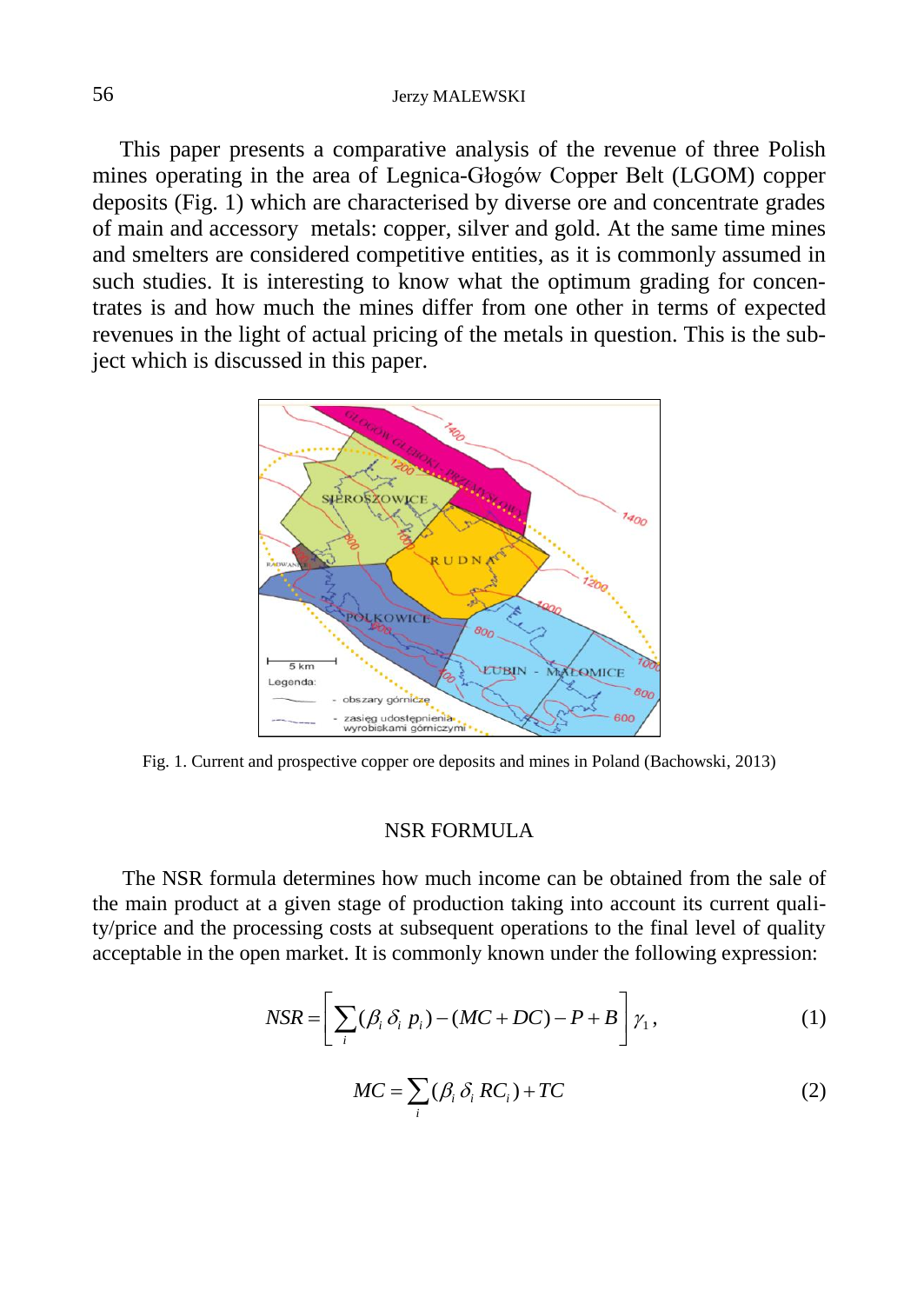where:  $NSR$  – net smelter revenue measured in \$ per 1 Mg of ore,

 $\beta$ <sup>*i*</sup> – share of *i*-component (metal) in the main product (concentrate),

 $\delta$ <sub>*i*</sub> – payable part of metal in the concentrate,

 $p_i$ – price of the *i*-component in the open market,

*MC* – metallurgical charge in \$ per 1 Mg (Dry Meter Tone) of concentrate,

*TC* – concentrate treatment (smelting) charge,

 $RC<sub>i</sub>$  – refining charge of *i*-metal contained in the concentrate,

*DC* – delivery ex-recipient charge,

*P* – penalties for the presence of harmful components (according to contractual terms),

*B* – bonuses for the presence of desirable components (according to contractual terms),

 $\gamma_1 = 1 - \gamma_2$  – yield of the concentrate in the feed (ore),

where  $\gamma_2$  – yield of tailings, and  $\gamma_0$ =1 – amount (unit) of feed (ore).

Formula (1) may additionally introduce costs of chemical analyses of quality testing and other contractual limitations.

#### YIELD OF CONCENTRATE

In optimisation analyses the basic problem is to identify the relationship between the efficiency of beneficiation operations (recovery,  $\varepsilon$ ) and the concentration of the enriched minerals. In the case of complex ores the producer may be interested in any of the components (metal, mineral), but not every one is the subject of beneficiation even though it would be recovered in subsequent smelting operations. This is precisely the case that is discussed in this work using the example of copper production technology at the Polish mines owned by KGHM Polska Miedź S.A.

On the basis of the qualitative and quantitative calculations of the yield of the main component  $(Cu)$  depending on the efficiency of the beneficiation operations, we use a relationship which is well-known in processing and which is derived from the mass balance of the processing operation (Drzymala 2007, Wills 2006):

$$
\varepsilon = \frac{\beta}{\alpha} \cdot \gamma_1,\tag{3}
$$

where  $\alpha$  is the metal (Cu) content in the feed (ore) or concentrate and  $\beta$  is the metal (Cu) content in the concentrate.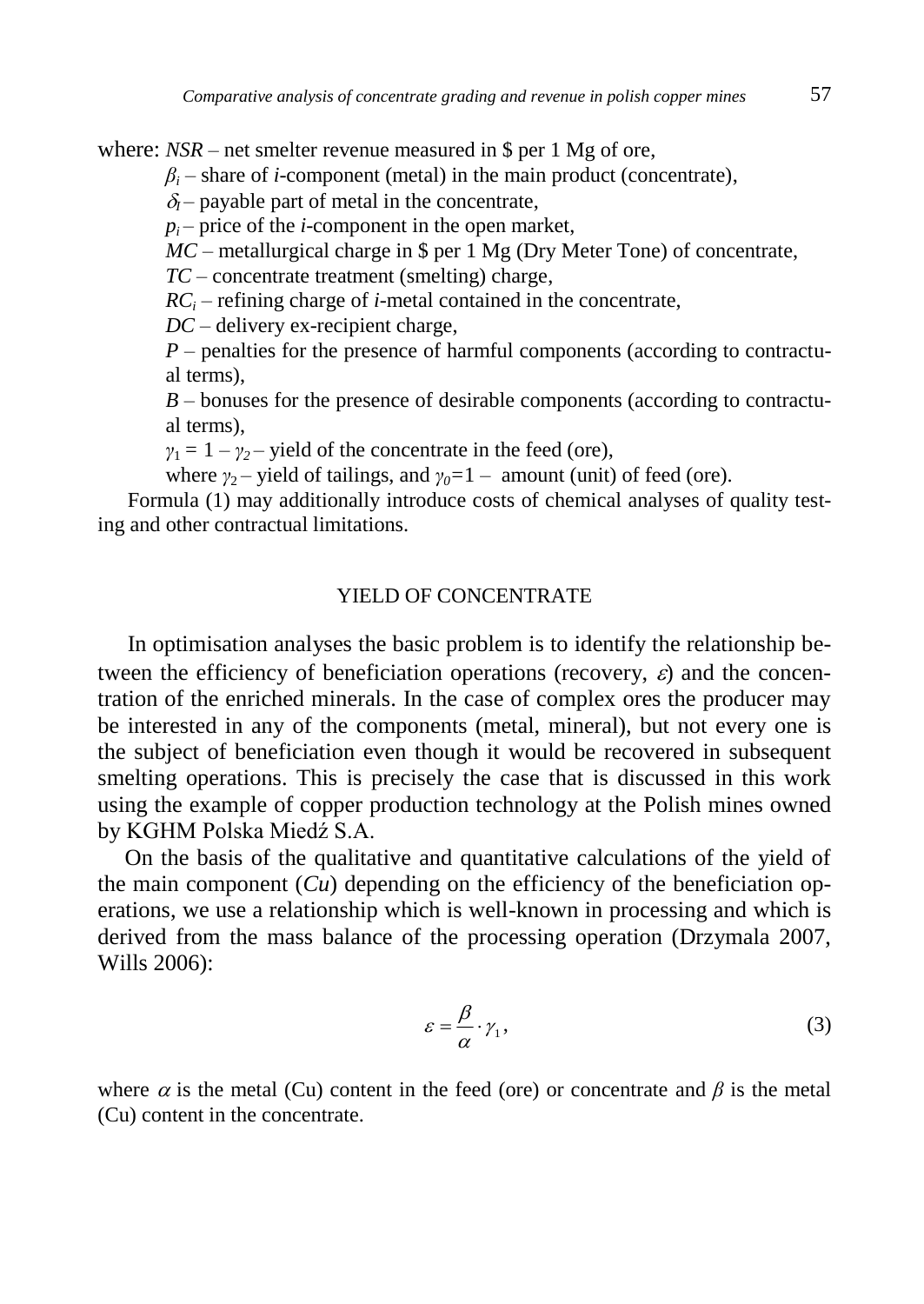

Fig. 2. Models/hypotheses: (a) efficiency of industrial beneficiation of copper minerals, (b) cost of metallurgical treatment depending on Cu content in the concentrate

Equation (2) relationship used for further calculations will be the empirical hypothesis of a relationship between Cu recovery and the desired concentration of that metal in the concentrate, which we will express as follows:

$$
\varepsilon = 1 - \left[ \frac{\beta - \alpha}{\beta_{\text{max}} - \alpha} \right]^A,\tag{4}
$$

where:  $A = f(\pi, z, t)$  is a function of current values of the operation parameters *π,* environmental variables *z* and duration of the beneficiation operation *t*,

 $\beta_{max}$  – limit of the metal (Cu) content in processed minerals,

 $\alpha$ ,  $\beta$  – as in (3);  $\gamma$ <sub>1</sub> – relative concentrate yield.

Thus, from (4) we can determine recovery for a given quality of the concentrate, and then from (3) calculate the actual concentrate yield, or after appropriate transformations we arrive at the following formula for calculating yield of the main component in concentrates:

$$
\gamma_1 = \frac{\alpha}{\beta} \cdot \left[ 1 - \left( \frac{\beta - \alpha}{\beta_{\text{max}} - \alpha} \right)^{\alpha} \right], \ \alpha \le \beta \le \beta_{\text{max}} \,. \tag{5}
$$

Parameter *A* in formula (4)–(5) may be determined experimentally by using a series of observations  $\varepsilon$  and  $\beta$  or by using the hypothesis that it will progress as in Fig. 2a. Then, by knowing the current value of  $\varepsilon$  and  $\beta$ , parameter *A* can be adjusted iteratively for compliance of the calculated result with the measured one.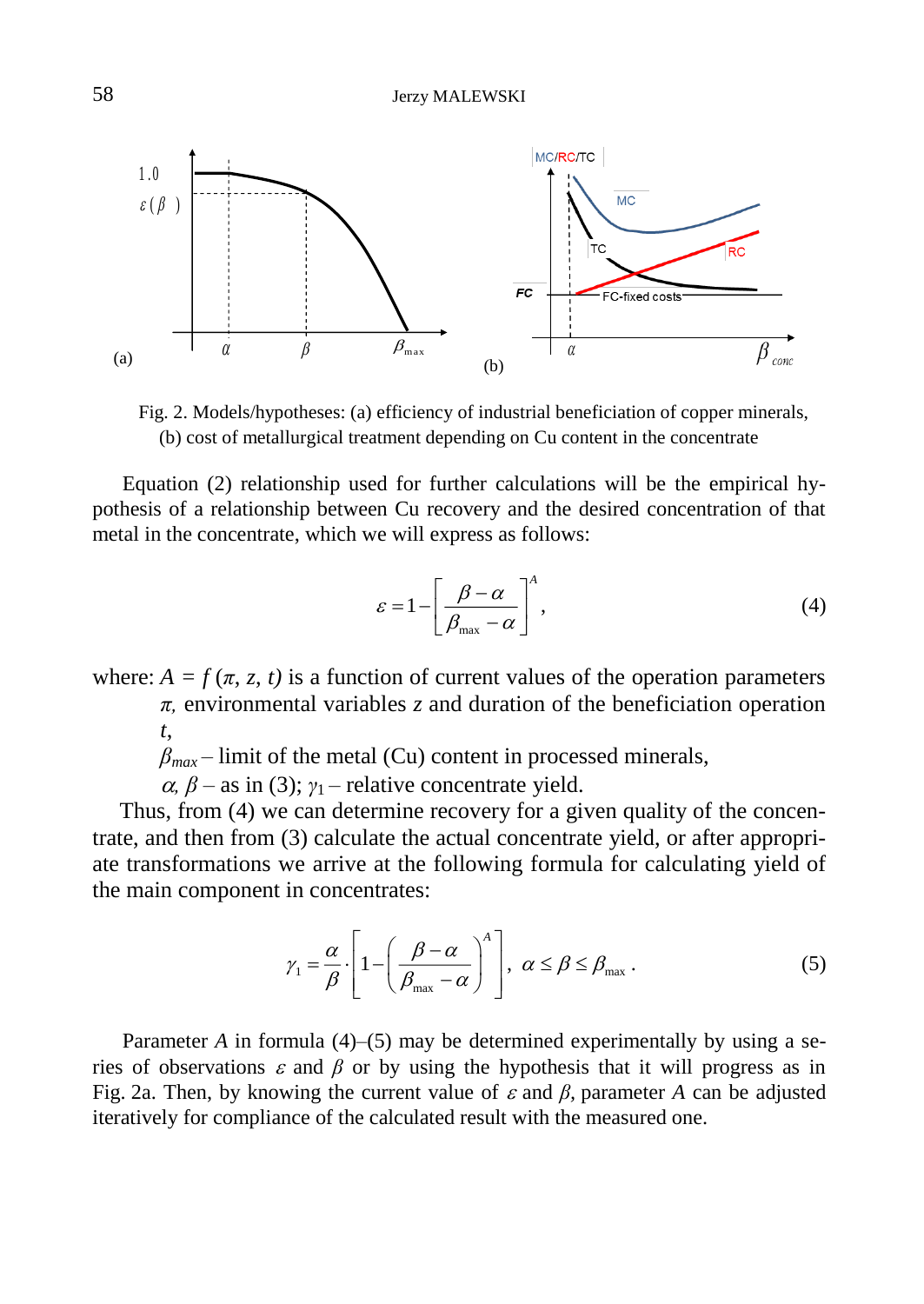#### PAYMENT AND DEDUCTIONS

The payable part of a metal in formula (1) is always less than 100% of its amount in the concentrate\*\*. Typical deduction formulas are as follows (Soderstrom 2008):

$$
\delta_{\text{Cu}} = \frac{\beta_{\text{Cu}} - 1\%}{\beta_{\text{Cu}}}, \ \beta_{\text{Cu}} - \% \text{ in DMT (dry metric tonne of concentrate)}, \tag{6}
$$

$$
\delta_{A_g} = \frac{\beta_{A_g} - 30}{\beta_{A_g}}, \ \beta_{A_g} - g/DMT \ (grams/dry \ metric \ to \ no \ of \ concentrate), \tag{7}
$$

$$
\delta_{Au} = \frac{\beta_{Au} - 1}{\beta_{Au}}, \ \beta_{Au} - g/DMT \ (grams/dry \ metric \ to
$$

Metal prices on global market can vary substantially depending on the condition of global economy. Presently, we observe a bear market in the London Metal Exchange, as seen in the chart in Fig. 3. This is a hard time for miners, also because of smelters raise the TC/RCs charges.



Fig 3. Copper price (InfoMine 2016)

Treatment Charge (TC) in long term prognoses for 2016 amounts to 97 \$/DMT and Refining Charge (RCs) amounts to 215 \$/DMT of payable metal (Plats McGraw Hill Finance, 2016). These data are valid for standard grading of 24% concentrate, therefore we need to recalculate the TC/RCs according to their actual values. For these

\_\_\_\_\_\_\_\_\_

<sup>\*\*</sup> www.InfoMine.com (2016) - Copper: some smelters will pay for as much as 40% of contained copper, while some other smelters it is considered deleterious. Gold: deduct 0.03 to 0.07 troy ounce (troz) per dry tonne and pay for 95% of the remaining gold at market value. Silver: deduct 0.5 to 2.0 troy ounce per dry tonne and pay for 95% of the remaining silver at market value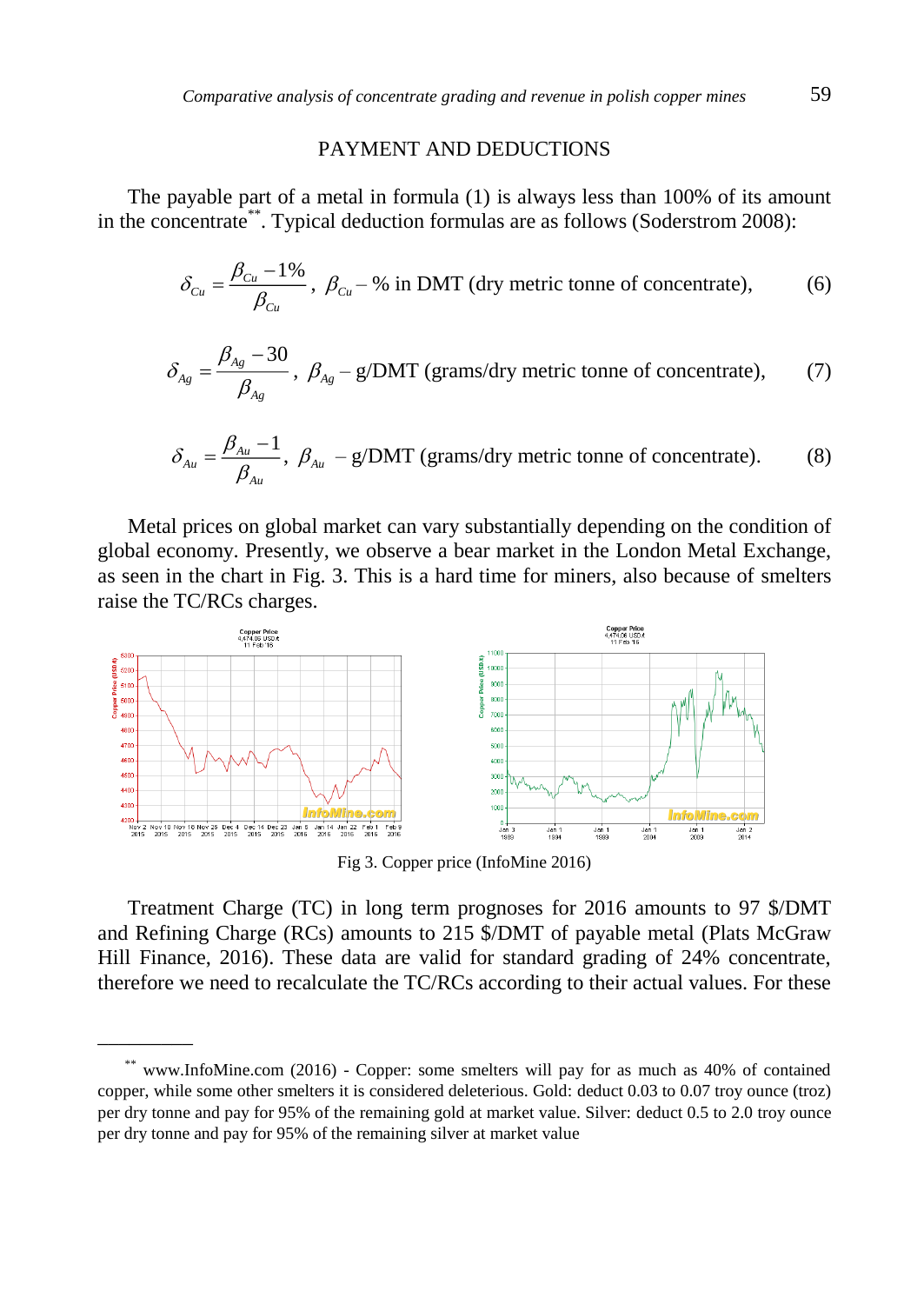reasons we will use a hypothetical model as presented in Fig. 2b, which can be expressed by the following general formula:

$$
\frac{RC}{RC^*}; \frac{TC}{TC^*} := C\left(\frac{\beta}{\beta^*}\right)^{-k} + D\,,\tag{9}
$$

where:  $\beta$ ,  $\beta^*$  actual and observed grade of concentrate, respectively,

 $C = VC^* / TC^* - constant$ , representing relative variable treatment (or refining) costs,

 $D = FC/TC^*$  – constant, representing relative fixed treatment (or refining) costs,

*TC\** , *RC\** – observed treatment or refining costs

 $k$  – curve form factor determined experimentally by iteration in a way similar to how it was described in the case of formulas (4-5).

Note: If  $\beta = \beta^*$  then  $TC = TC^*$  (or  $RC = RC^*$ ) because from formula (5) we get  $C + D = 1$ . In both cases  $C = 2/3$  and  $D = 1/3$  were assumed for calculation, but  $k = 2$ for  $TC_{C_u}$  and  $k = 1$  for *RCs*.

The metallurgical costs, however, depend on the presence of components harmful to the refining technology or the environment. Therefore, formula (1) introduces optionally the penalty component (*P* ) for the presence of undesirable components in the concentrate. For the purpose of the present calculations, these components have been ignored.

For precious metals RCs is 0.6 \$/troz or 0.01926 \$/DMT of payable silver, and 8 \$/troz or 0.25680 \$/DMT of payable gold.

### COMPARATIVE REVENUE PERFORMANCE

We will now perform calculations to optimise the quality (copper content) of the concentrate and/or accessory metals using the previously derived relationships. We will use the industrial data of metals content in the operations streams throughout the copper production cycle. The input data for calculations are presented in Table 1.

The RCs values are following  $\beta_i$  actual grade of *i*-metal by formula (6)–(8). However, we also need to know how the grade of silver and gold in Cu concentrate change following grade of Cu in ore and concentrate. There are two ways to know it: use CF values as constant or use the Cu/Cu\* relationship in the ore and concentrate. Here, we are going to use the second approach.

The content of main and accessory metals will be estimated in a simplified manner from the relationship: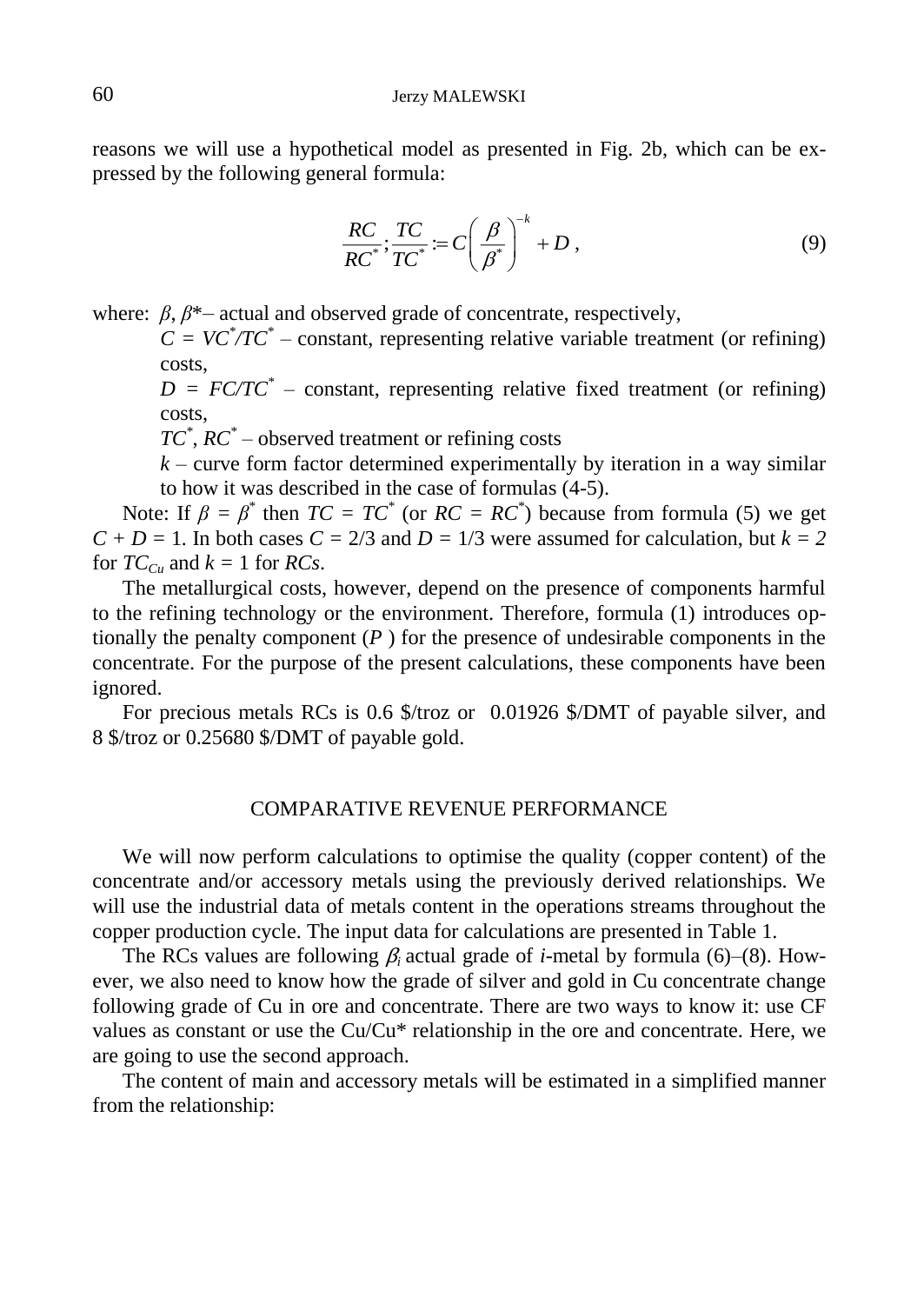*Comparative analysis of concentrate grading and revenue in polish copper mines* 61

$$
\frac{\beta_i}{\beta_i^*} \approx b_{Cu} = \frac{\beta_{Cu}}{\beta_{Cu}^*} \,. \tag{10}
$$

Thus,  $\beta_i \approx b_{\text{Cu}} \cdot \beta_i^*$  is a current grade  $\beta_i$  of *i*-component proportionally to the relative change of copper grade of the concentrate.

The same approach is applied to calculate the *i*-component of ore for the purposes of calculation of the current ore value, i.g.  $\alpha_i \approx a_{\text{Cu}} \cdot \alpha_i^*$ .

Treating the data in Table 1 as empirical  $(a_i^*, \beta_i^*)$ , we will calculate the relative yield of the concentrate  $\gamma$ <sup>*I*</sup>. Taking the empirical  $\alpha_{Cu}^*$ ,  $\beta_{Cu}^*$ ,  $\varepsilon_{Cu}^*$  and assuming the metal content in the mineral to be  $\beta_{\text{max}}^* = 65\%$ , and also applying the iterative method, we will assess the parameters of the function (3) that crosses the empirical point as shown in Fig. 4. Knowing the relationship as described above and comparing it to (4) we will calculate the yields  $\gamma_{Cu} = f(a_{Cu} \cdot \beta_{Cu})$  for the current values of copper grading in the concentrate and in the ore.

| ConcFactor             | <b>Metal</b> | <b>Mine</b>         | <b>Concentrator</b> |                                                         | <b>Market</b><br>9 Feb 2016 |  |
|------------------------|--------------|---------------------|---------------------|---------------------------------------------------------|-----------------------------|--|
| CF                     |              | Cu grade of product |                     | $(lb = 0.4536kg)$ ;<br>$\text{troz} = 31.1035 \text{g}$ |                             |  |
|                        |              |                     | <b>LUBIN</b>        |                                                         |                             |  |
| 18.9                   | $Cu*$        | 0.90%               | 17.00%              | 2.07                                                    | $\frac{\delta}{\delta}$     |  |
| 13.4                   | $Ag*$        | 0.00692%            | 0.093%              | 15.4                                                    | $\frac{\sqrt{2}}{2}$        |  |
| 8.2                    | $Au*$        | 0.000001%           | 0.000010%           | 1192.9                                                  | $\frac{\sqrt{2}}{2}$        |  |
| POLKOWICE-SIEROSZOWICE |              |                     |                     |                                                         |                             |  |
| 15.0                   | $Cu*$        | 1.67%               | 25.76%              | 2.07                                                    | \$/lb                       |  |
| 12.8                   | $Ag*$        | 0.00350%            | 0.047%              | 15.4                                                    | $\frac{\sqrt{2}}{2}$        |  |
| 13.4                   | $Au*$        | 0.000004%           | 0.000050%           | 1192.9                                                  | $\frac{\sqrt{2}}{2}$        |  |
|                        |              | <b>RUDNA</b>        |                     |                                                         |                             |  |
| 15.2                   | $Cu*$        | 1.78%               | 25.00%              | 2.07                                                    | \$/lb                       |  |
| 13.1                   | $Ag*$        | 0.004925%           | 0.065%              | 15.4                                                    | $\frac{\sqrt{2}}{2}$        |  |
| 10.5                   | $Au*$        | 0.000001%           | 0.000010%           | 1192.9                                                  | $\frac{\sqrt{2}}{2}$        |  |

Table 1. Data adopted for calculations. Component grades of the main product of operations. LME prices as of 9 Feb 2016

Once we have the  $\gamma_1/TC/RC - \beta$  dependence models (Fig. 2) and the estimated parameters, we can simulate revenue limits from production of concentrates for the mine. Figures  $5 - 6$  show the results of such calculations for a practical scope of metal grading in ore and concentrate. The NSR values are presented with reference to the values of metals in the concentrate in two variants: (a) without accessory metals, and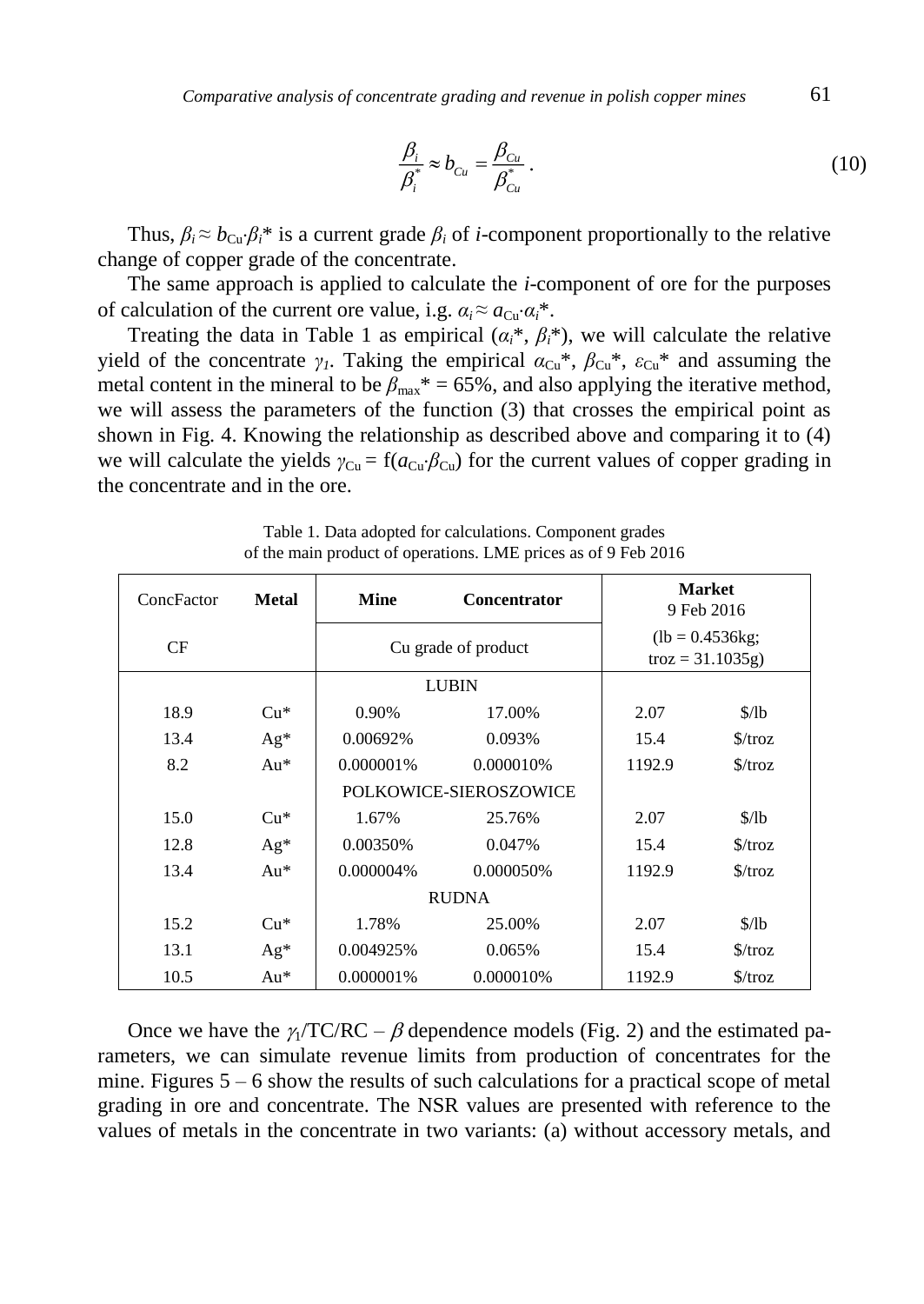(b) taking those metals into account in the revenue calculation. Penalties (*P*) for undesirable components and bonuses (*B*) for desirable ones are ignored in these examples.



Fig. 4 Approximation of the recovery function  $\epsilon$ Cu = f( $\beta$ Cu) for the parameters. The square marks the empirical (\*) values



Fig. 5. Revenue of mines Ag+Au excluding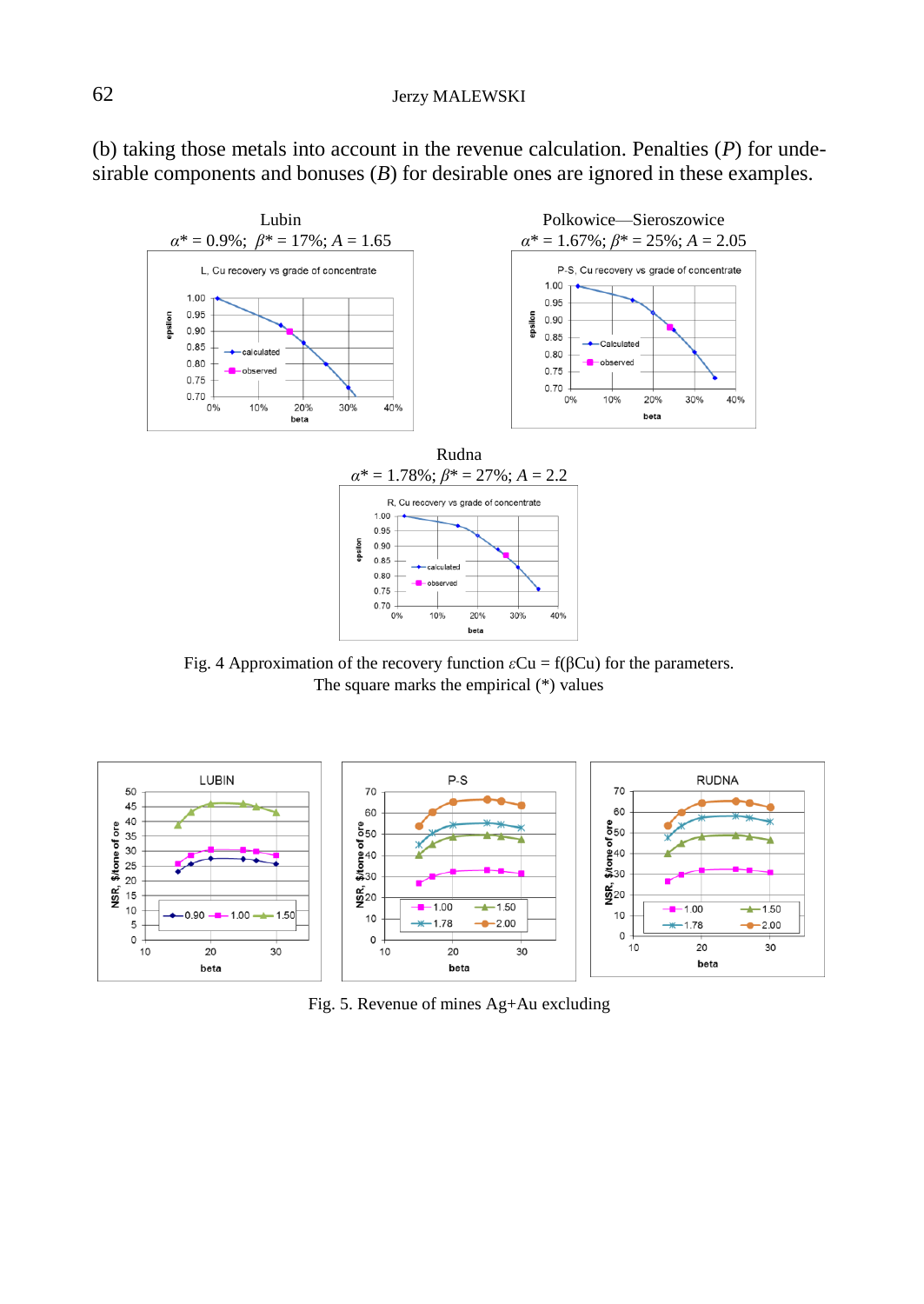

Fig. 6. Revenue of mines Ag+Au including

#### **CONCLUSIONS**

The results of calculations of NSR show that there is a certain optimum range of mining operations ( $\alpha$ ) and beneficiation ( $\beta$ ) parameters at which we can achieve the greatest benefits from the concentrates. Comparisons between mines are significant because of different ore grading. Also, silver and gold content play a significant role in production profitability. The results of the study are presented in Table 2.

| NSR at actual grade ore and concentrates           |               |              |         |             |  |  |  |
|----------------------------------------------------|---------------|--------------|---------|-------------|--|--|--|
|                                                    | $\alpha$ (Cu) | $\beta$ (Cu) | NSR(Cu) | NSR(CuAuAg) |  |  |  |
| L                                                  | 0.90          | 17           | 25.8    | 44.1        |  |  |  |
| $P-S$                                              | 1.67          | 25           | 55.3    | 66.2        |  |  |  |
| R                                                  | 1.78          | 27           | 57.3    | 75.2        |  |  |  |
| NSR actual grade ore and optimum grade concentrate |               |              |         |             |  |  |  |
|                                                    | $\alpha$ (Cu) | $\beta$ (Cu) | NSR(Cu) | NSR(CuAuAg) |  |  |  |
| L                                                  | 0.90          | 20           | 27.4    | 45.2        |  |  |  |
| $P-S$                                              | 1.67          | 25           | 55.3    | 66.2        |  |  |  |
| R                                                  | 1.78          | 25           | 58.0    | 75.3        |  |  |  |

Table 2. Net Smelter Revenue of the mines at actual and optimal mode, \$/Mg of ore

Table 2 presents two cases: 1) actual mode and revenue, 2) revenue at actual grade ore but optimal grade concentrate. Based on the obtained data one can infer that relative NSRs of the analysed mines L:P-S:R are 1.00:1.46:1.67. However, we should also note that Polkowice-Sieroszowice and Rudna mines operate much deeper than the